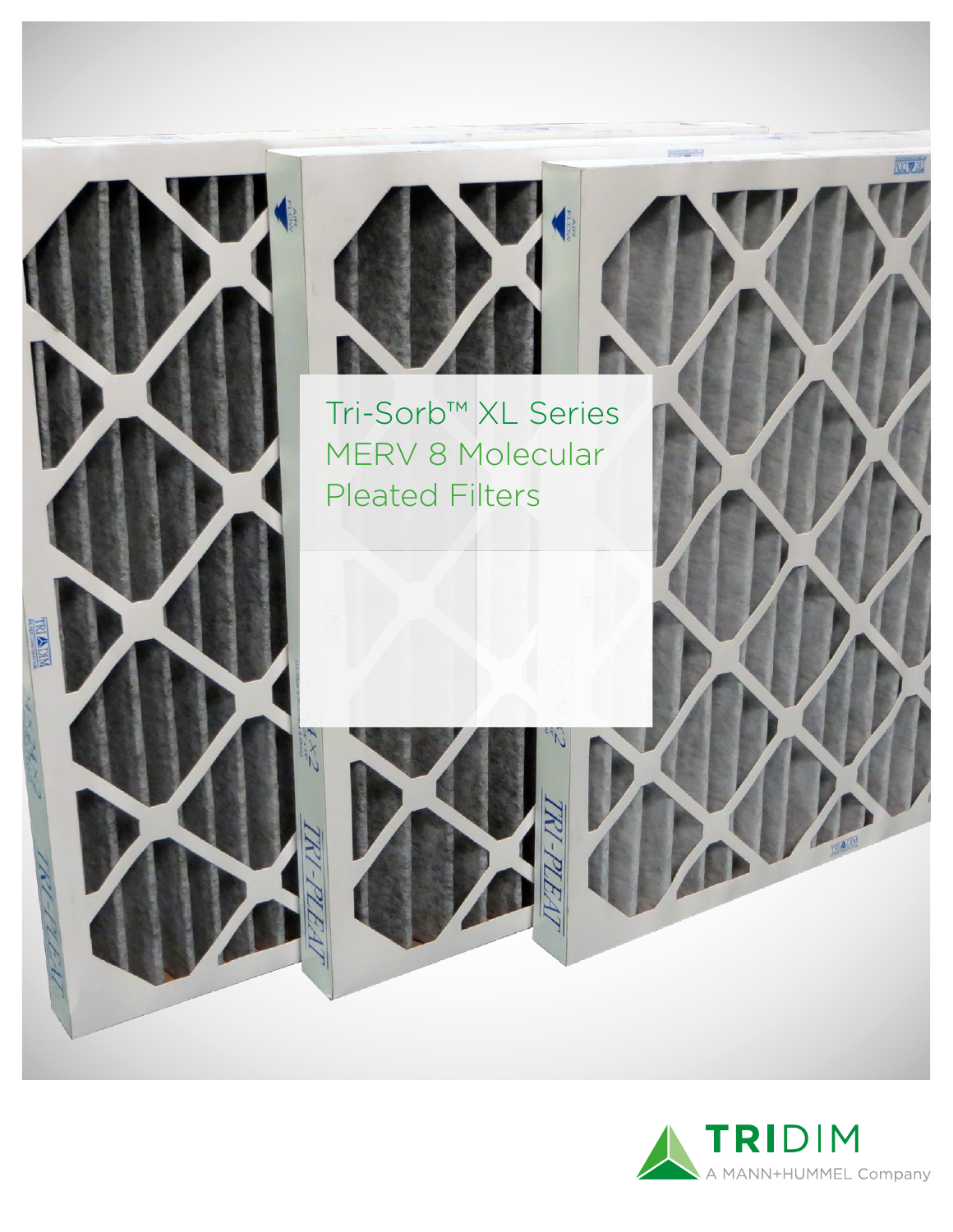# Tri-Sorb™ XL Series When clean air is critical

## **FEATURES**

- Available in high, medium and light-duty models
- 32 mesh carbon utilized
- **MERV 8 particulate efficiency**
- Up to 335 grams of carbon per sq. ft. of filter face
- Moisture resistant, 100% reclaimed fiber die-cut frame
- Low resistance as low as 0.28 "W.G. at 500 FPM
- Quality-controlled manufacturing facility



### **MEDIA**

'Typical' carbon pleats use a slurry media that mixes adhesive and carbon dust and is attached to a polyester blend media. The result is very little of the carbon is exposed due to the adhesive. Thus, it is very limited in the amount of gases it can capture.

XL (Extended Life) media uses a fiber-to-carbon bonding that requires no adhesive. This allows virtually the entire carbon surface to be available to capture gases. In addition, the XL media is a combination media that offers MERV 8 particulate efficiency.

## **CARBON MESH SIZE**

Most 'high-level' carbon filters contain granulated carbon that is 6-mesh particle size (3.35 mm); our XL media utilizes carbon that is 32-mesh (0.165 mm) in size. If you think bigger is better consider this - on a penetration of 5% only 27% of the 6-mesh carbon volume is consumed on our 32-mesh carbon the same penetration equals 96% of the carbon used. It takes more than 300 of the 32 mesh particles to equal one 6-mesh - this gives you six times the outside surface area which makes our XL media more effective.



Slurry media Extended life media Carbon mesh size illustration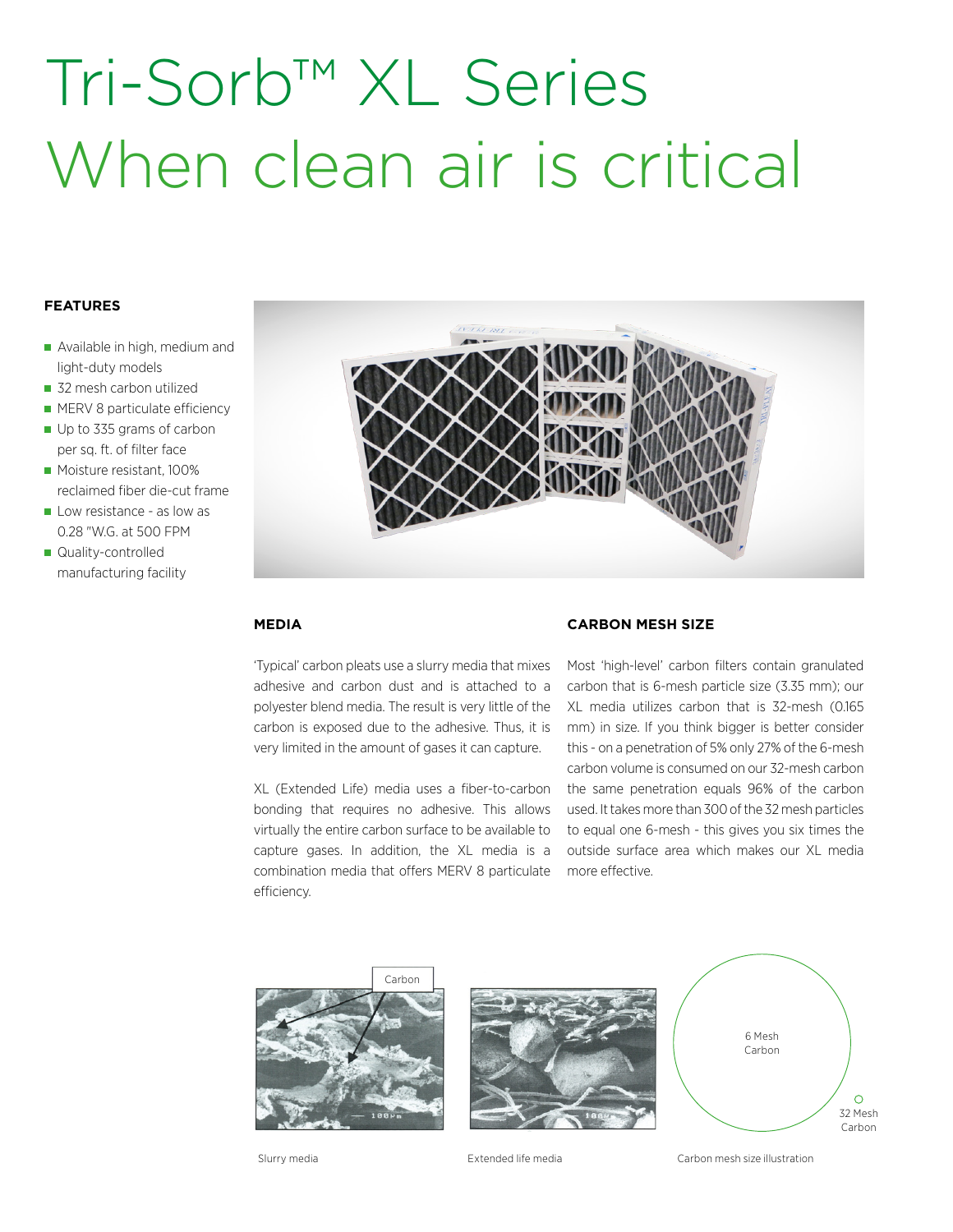# Tri-Sorb™ XL Series When clean air is critical



### **THE RESULTS**

Simply put the bottom line is performance. How much of your VOCs and odors do you want to remove, a good target is 50% removal, also called a breakthrough point. True carbon filter life is measured not by the weight of the carbon in the filter but by the quantity of gases a filter can remove before reaching the breakthrough point.

As you can see the graph on the right at both 50% and 75% breakthrough Tri-Dim's XL media dramatically outperforms traditional slurry media as well as higher end granular medias. In addition to longer life, the XL media offers MERV 8 performance per ASHRAE 52.2 on particulate.



# **Left to Right**

## **AVAILABLE IN THREE GRADES**

Tri-Sorb XL is available in three distinct grades - Heavy Duty, Medium Duty and Light Duty to match the demands of your applications. The Heavy Duty has the maximum amount of media and the highest carbon loading with 225 grams of carbon per square foot of filter face area in a two-inch deep filter. The Medium Duty has 150 grams of carbon per square foot of filter face area in a two-inch deep filter and the Light Duty offers 140 grams of carbon per square foot of filter face area in a two-inch deep filter offering options for less demanding applications.

## **CONSTRUCTION**

Tri-Sorb XL utilizes a moisture resistance die-cut frame with diagonal supports bonded to the media pack for extra strength and to maintain proper pleat spacing.

The pleat pack is bonded to a two piece frame. In addition, the four-inch deep filters also use additional cardboard 'fingers' for additional strength and stability. All Tri-Pleat die cut frames are treated with an Aqua Coat treatment for added moisture resistance.